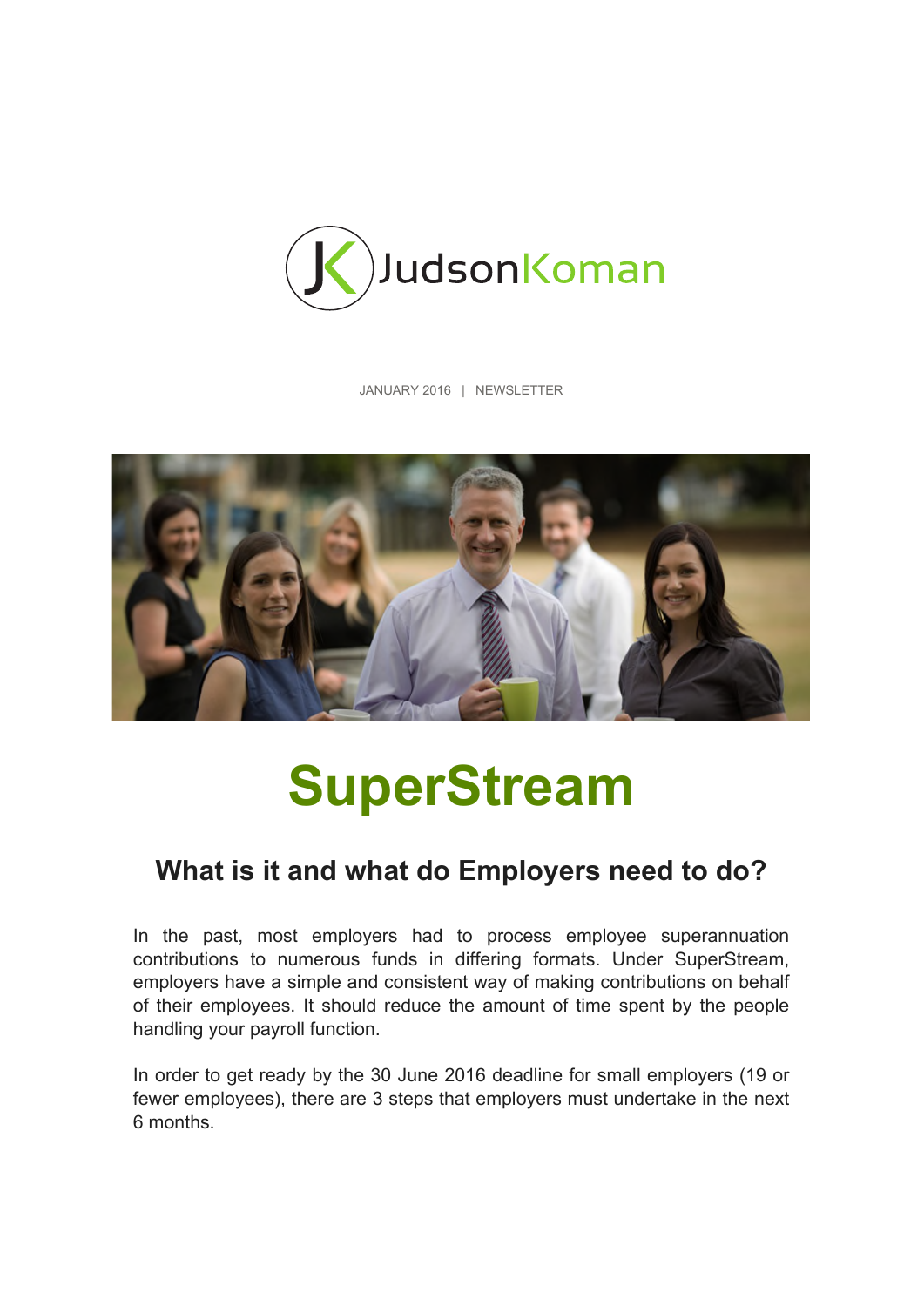### **Step 1 – Choose an option for paying and sending employee information**

There are basically 4 systems employers can use to meet their obligations.

- 1. Payroll system If you utilise a widely used commercial accounting package, your existing payroll system will probably be SuperStream compliant already. Some payroll systems cover data and payments, and some are data only, which means employers may need to make payments to each fund separately. Either way, the payment must be made electronically (EFT or BPAY).
- 2. Your super fund's online system Large super funds have online payment systems you can use. Employers need to check with their fund to determine their current level of compliance.
- 3. A super clearing house A clearing house pays super to your employee's funds for you. You send a single electronic payment to the clearing house, together with the contribution data for all your employees, and the clearing house does the rest.
- 4. A messaging portal The portal can convert the contribution data for your employees to a SuperStream compliant format and send it to the relevant funds for you. You still need to make one electronic payment.

**JK suggestion:** Confirm that your accounting payroll package is fully compliant with SuperStream in that it allows both data and payments to be handled, or if it is a data only system that requires you to make manual payments to each individual fund. If in doubt, feel free to contact us to discuss.

Another easy option if your turnover is under \$2m, is to use the ATO's Small Business Superannuation Clearing House. The online service is free and is designed to help startup, micro and small business owners meet their superannuation guarantee obligations. To take advantage of this service, employers should register via the Clearing House online. (https://www.ato.gov.au/business/super-for-employers/paying-supercontributions/small-business-superannuation-clearing-house/)

#### **Step 2 – Collect information and update your records**

To use SuperStream, you'll need to collect some new information from your employees, in addition to the information you already use to pay super. Once you have this information, enter it into your system, along with the other details you use to pay super, and you're ready to use SuperStream.

Ask your employees for the following information, if you don't have it already:

- Employee tax file number
- Fund ABN
- Fund unique superannuation identifier (USI)

If your employees have a self managed super fund (SMSF), they need to give you slightly different information: